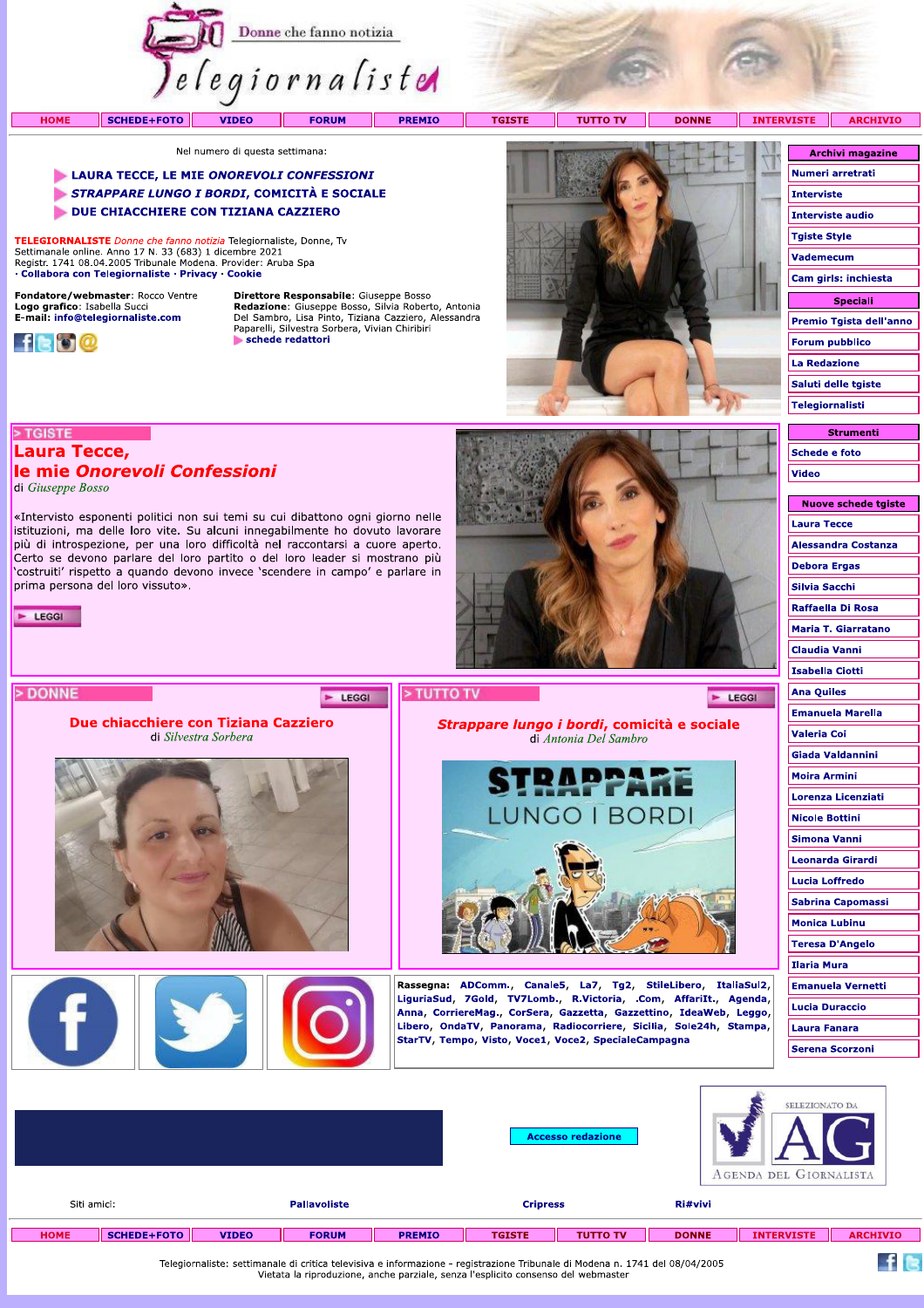

# Taiste Approfondimenti e notizie sul mondo delle telegiornaliste

Laura Tecce, le mie Onorevoli Confessioni

di Giuseppe Bosso

Abbiamo il piacere di incontrare Laura Tecce, conduttrice di Onorevoli Confessioni, trasmissione di Raidue alla seconda edizione.

#### Dopo un anno di Onorevoli Confessioni che bilancio trai finora di questa esperienza?

«Molto positivo. Intervisto esponenti politici non sui temi su cui dibattono ogni giorno nelle istituzioni, ma delle loro vite. A ormai trent'anni da Tangentopoli possiamo dire che quella percezione 'anticasta' che soprattutto nell'ultimo ventennio si era diffusa nel cittadino si sia in buona parte ridimensionata, nella consapevolezza che il denigrare la classe politica equivalga a denigrare il nostro Paese stesso, perché piaccia o no sono i nostri rappresentanti. Non dico che non ci siano le cosiddette 'mele marce', ma su mille tra parlamentari, ministri ecc. io sono convinta che la maggioranza sia formata da persone perbene, che intervisto partendo dalle loro storie e mettendo in luce il loro essere persone `normali', con i loro interessi, le loro famiglie. Superando anche quella fase giustizialista, per così dire, che anche quei movimenti che avevano fortemente sostenuto hanno finito progressivamente per accantonare».

#### Tra gli ospiti che hai avuto quale ritieni sia stato più spontaneo nelle sue confessioni' e quale invece avresti voluto approfondire maggiormente?

«Tutti sono stati spontanei. Su alcuni innegabilmente ho dovuto lavorare più di introspezione, per una loro difficoltà nel raccontarsi a cuore aperto, come è stato per esempio per il governatore delle Marche Acquaroli. Ma è stato così per tutti, a parte qualche eccezione come Toti o la Malpezzi che sono veri e propri 'vulcani', si aprono davvero dopo quattro o cinque domande. Certo se devono parlare del loro partito o del loro leader si mostrano più 'costruiti' rispetto a quando devono invece 'scendere in campo' e parlare in prima persona del loro vissuto».

#### Quanto è stata importante la gavetta nel tuo percorso, tra stage a Porta a Porta e esperienze da inviata?

«Tantissimo. Il mio è un percorso che è durato davvero tanto, iniziato con uno stage a vent'anni. Senza quegli apprendimenti oggi non saprei parlare di politica in trasmissione; non è la stessa cosa che parlare di argomenti più leggeri o legati alla vita delle persone. E sono passata anche attraverso trasmissioni di altro tipo, che mi hanno abituato ad ascoltare, a saper rispondere. E soprattutto tengo a dirlo, io non seguo un copione, nel senso che il copione lo scrivo io ma poi tendo ad andare a braccio. Un mestiere come questo si impara giorno per giorno, certamente non con qualche post sui social che, devo riscontrare amaramente oggi, fa quasi pensare che basti per essere giornalisti. O fare un paio di ospitate in un talk show».



 $f_{\mathbb{R}}$ 

#### La scorsa estate, durante una tua ospitata a La 7 hai dichiarato che non vanno discriminate le persone che rispetto ai vaccini sono dubbiose: questa esposizione ti ha creato problemi nei confronti di chi non condivide questa tua idea?

«Premetto che io mi sono vaccinata, non sono scettica sui vaccini ma riguardo questa divisione manichea italiana che si fa tra quelfi e ghibellini per qualsiasi cosa, questo cercare la provocazione come ha fatto qualcuno andando a manifestazioni con questo atteggiamento che inevitabilmente ha portato a delle reazioni. Io non sono così, dico sempre quello che penso ma nel massimo rispetto di tutti, anche a livello politico dove le mie posizioni penso siano chiare ma non vedo chi non la pensa come me come un nemico da abbattere. Rispetto le posizioni di quelli che non si sono voluti vaccinare, ma certo non mi sono piaciute scene di persone che sono andate a manifestare senza mascherina, perché quelle regole, ci piaccia o no, sono poste anzitutto a tutela della salute collettiva, nel rispetto di quel 'contratto sociale' che vincola tutti anche quando non condividiamo alcune cose ma che dobbiamo accettare proprio perché facciamo parte di un sistema sociale, altrimenti finiremmo nell'anarchia».

Quasi due anni fa si diceva :"dopo il covid ne usciremo migliori". Fermo restando che questa conclusione è ancora lontana, non pensi che si siano fatte troppe ottimistiche previsioni a riguardo di questo aspetto?

«Purtroppo il risultato è stato l'esatto opposto, vedo gente molto incattivita, anche come effetto di questo politically correct e questo buonismo che pervadono».

L'anno che verrà ci porterà un nuovo Presidente della Repubblica: non ti chiedo nomi, ma non pensi siano finalmente maturi i tempi per un presidente donna, magari non necessariamente espressione della cosiddetta 'politica tradizionale'?

.<br>«Non mi pongo il problema se il prossimo Presidente della Repubblica, del Consiglio, della Magistratura o anche il mio capo sia una donna. A prescindere dal genere o dall'appartenenza quello che contano sono la professionalità e la competenza. Non ti so dire se i tempi siano maturi o meno ma certamente mi dispiacerebbe se si votasse un presidente donna in quanto tale, per eccesso di politically correct che non deve orientare una scelta importantissima, che andrà a: cadere su una persona che sarà chiamata per sette anni a rappresentare l'Italia nel mondo». 

| interviste alle telegiornaliste                                                                                                                                         |  |  |  |  |  |  |  |  |  |  |
|-------------------------------------------------------------------------------------------------------------------------------------------------------------------------|--|--|--|--|--|--|--|--|--|--|
| SCHEDE+FOTO<br><b>HOME</b><br><b>VIDEO</b><br><b>DONNE</b><br><b>FORUM</b><br><b>TGISTE</b><br><b>ARCHIVIO</b><br><b>PREMIO</b><br><b>TUTTO TV</b><br><b>INTERVISTE</b> |  |  |  |  |  |  |  |  |  |  |
|                                                                                                                                                                         |  |  |  |  |  |  |  |  |  |  |

Telegiornaliste: settimanale di critica televisiva e informazione - registrazione Tribunale di Modena n. 1741 del 08/04/2005 Vietata la riproduzione, anche parziale, senza l'esplicito consenso del webmaster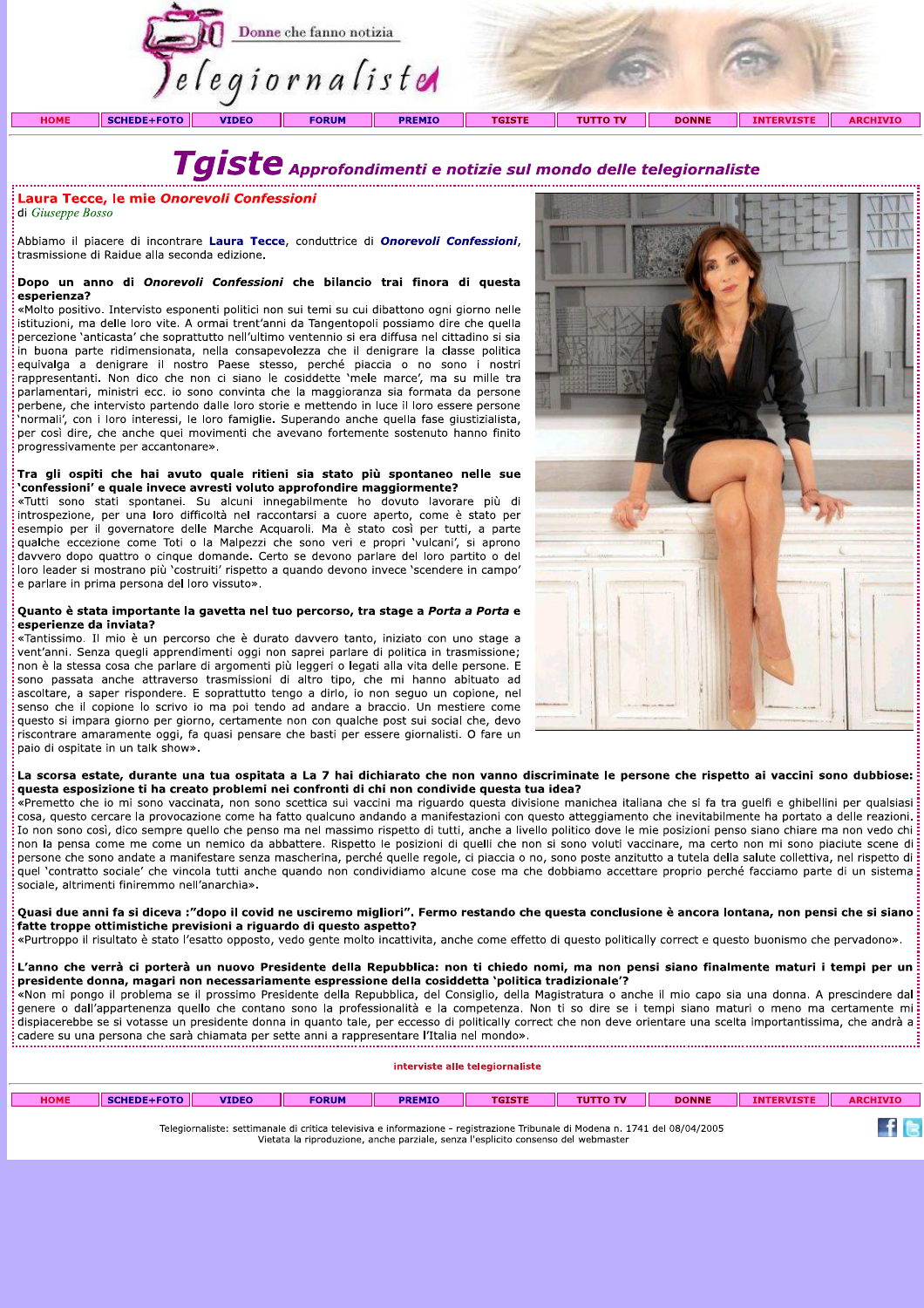

## Tutto TV Ieri, oggi e domani

*Strappare lungo i bordi, comicità e sociale* di Antonia Del Sambro

.<br>Su Netflix approda la serie animata di Zerocalcare, il fumettista più famoso e seguito di Italia soprattutto dai più giovani. Sono stati coraggiosi quelli di Netflix a osare con qualcosa di completamente fuori dal consueto e permettere a un artista che riesce a far nascere intorno a sé tanti consensi, ma anche molte critiche, di appropriarsi con le sue celebri "strisce" una piccola parte della piattaforma on-demand con più iscritti in assoluto.

Strappare lungo i bordi contiene in nuce come titolo l'intera poetica del progetto artistico, l'idea del suo creatore che, come quella di molti della sua generazione, è indotto a pensare che molte cose possono aggiustarsi o mutare completamente di prospettiva o di ragione strappandole lungo i bordi. Una filosofia dolceamara che fissa il mood di un'era e di una società e che se accettata è possibile anche superarla.

La comicità del prodotto è data dalla meravigliosa capacità di Zerocalcare di mettersi a nudo di fronte agli spettatori e ai lettori della sua arte e di alternare fragilità emotive ed esistenziali con una certa forma di riscatto personale e generazionale portata all'estremo.

Nella serie di Netflix tutti i personaggi hanno la sua voce, tranne il suo alter ego, la coscienza, il suo personalissimo grillo parlante,<br>impersonato nei disegni da un enorme armadillo rossastro e che ha la voce di Valerio Mastrandrea.



Strappare lungo i bordi sta avendo un tale successo che la serie ha travalicato i gusti e l'interesse di una generazione facendo parlare e discutere tutti sui social e sui media in generale.

.<br>I Un applauso a Zerocalcare che ha accettato, a suo modo, di diventare anche un prodotto incredibilmente commerciale e a Netflix di dimostrare a tutti : che la televisione del futuro ha bisogno di una vera e propria evoluzione. 

interviste a personaggi | interviste a telegiornalisti

| <b>HOME</b>                                                                                                                  | <b>SCHEDE+FOTO</b> | <b>VIDEO</b> | <b>FORUM</b> | <b>PREMIO</b> | <b>TGISTE</b> | <b>TUTTO TV</b> | <b>DONNE</b> | <b>INTERVISTE</b> | <b>ARCHIVIO</b> |
|------------------------------------------------------------------------------------------------------------------------------|--------------------|--------------|--------------|---------------|---------------|-----------------|--------------|-------------------|-----------------|
|                                                                                                                              |                    |              |              |               |               |                 |              |                   |                 |
|                                                                                                                              |                    |              |              |               |               |                 |              |                   |                 |
|                                                                                                                              |                    |              |              |               |               |                 |              |                   |                 |
|                                                                                                                              |                    |              |              |               |               |                 |              |                   |                 |
| Telegiornaliste: settimanale di critica televisiva e informazione - registrazione Tribunale di Modena n. 1741 del 08/04/2005 |                    |              |              |               |               |                 |              |                   |                 |
| Vietata la riproduzione, anche parziale, senza l'esplicito consenso del webmaster                                            |                    |              |              |               |               |                 |              |                   |                 |
|                                                                                                                              |                    |              |              |               |               |                 |              |                   |                 |